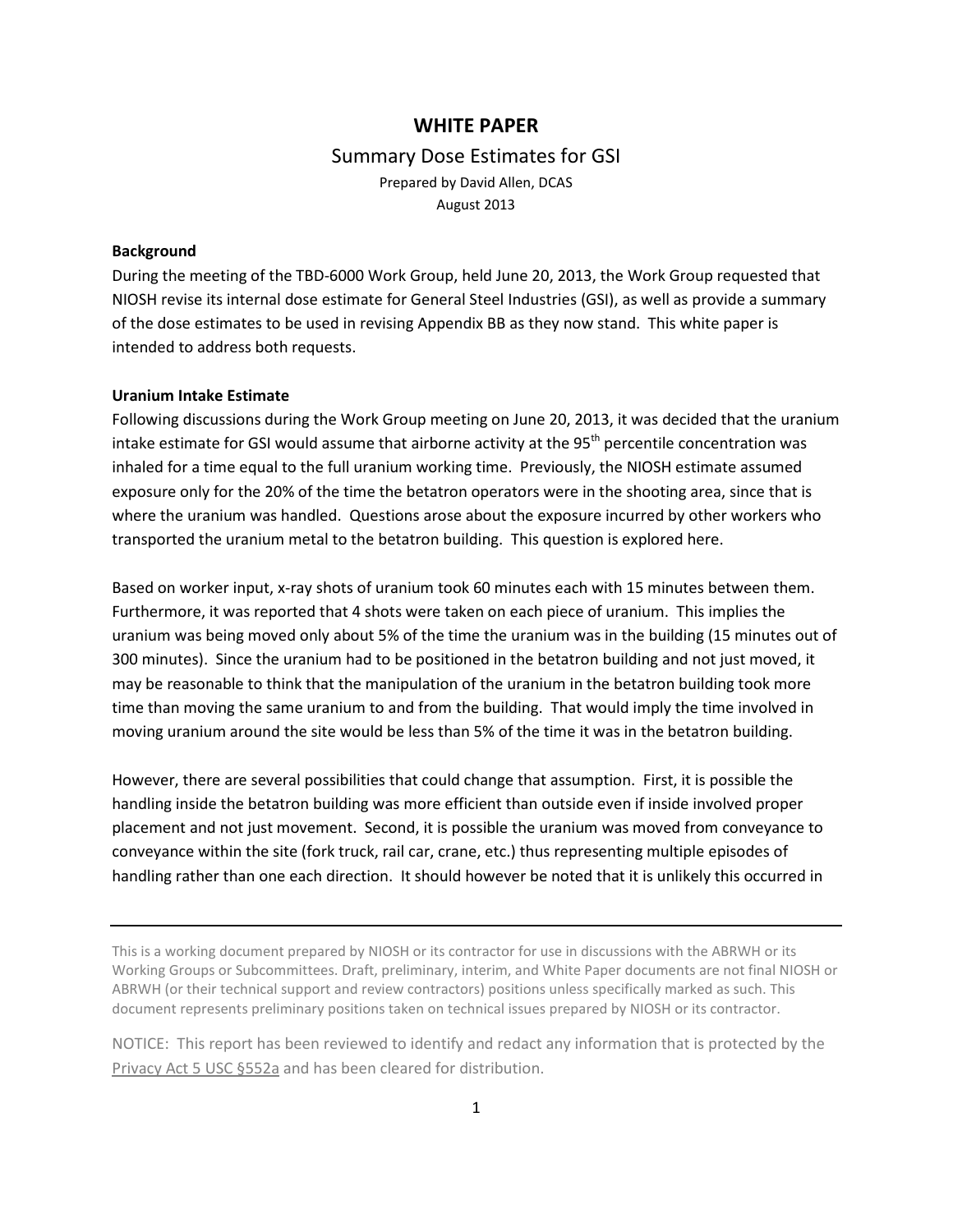one area. More likely, the uranium would be moved some distance with each conveyance before being transferred to another conveyance and airborne activity would thus not accumulate in a single area. Lastly, it possible that while the uranium is being moved on a conveyance, additional airborne activity could be produced by vibrations. Again however, this would not occur in a single area but rather all along the path.

With these uncertainties in mind, it was agreed during the June  $20<sup>th</sup>$  2013 working group meeting that assuming airborne activity was created during 100% of the uranium working time would be a bounding estimate. With this assumption in place, it becomes the bounding source of internal exposure for everyone on site. Resuspension from contamination was accounted for separately and assumed to be present year round regardless of whether uranium was being worked with or not.

A NIOSH white paper dated April 2013 included an estimate of intakes at GSI. The same estimate is reproduced here but the inhalation intakes from handling uranium metal were increased by a factor of 5. The increase is due to assuming intakes occurred for 100% of the uranium working time rather than 20%. The revised estimate is provided in Table 1 below. The inhalation intake from resuspended material and from ingestion remains the same.

| <b>Start Date</b> | <b>End Date</b> | Uranium | Inhalation | Inhalation   | Total      | Ingestion |
|-------------------|-----------------|---------|------------|--------------|------------|-----------|
|                   |                 | work    | from       | from         | inhalation | (dpm/day) |
|                   |                 | (hr/yr) | handling   | resuspension | (dpm/day)  |           |
|                   |                 |         | (dpm/day)  | (dpm/day)    |            |           |
| 10/1/1952         | 6/30/1961       | 337.5   | 76.99      | 14.41        | 91.40      | 15.45     |
| 7/1/1961          | 6/30/1962       | 437.5   | 99.80      | 14.41        | 114.22     | 15.45     |
| 7/1/1962          | 6/30/1963       | 125     | 28.52      | 14.41        | 42.93      | 15.45     |
| 7/1/1963          | 6/30/1965       | 28      | 6.39       | 14.41        | 20.80      | 15.45     |
| 7/1/1965          | 6/30/1966       | 13      | 2.97       | 14.41        | 17.38      | 15.45     |

Table 1 – Intake Estimate

This is a working document prepared by NIOSH or its contractor for use in discussions with the ABRWH or its Working Groups or Subcommittees. Draft, preliminary, interim, and White Paper documents are not final NIOSH or ABRWH (or their technical support and review contractors) positions unless specifically marked as such. This document represents preliminary positions taken on technical issues prepared by NIOSH or its contractor.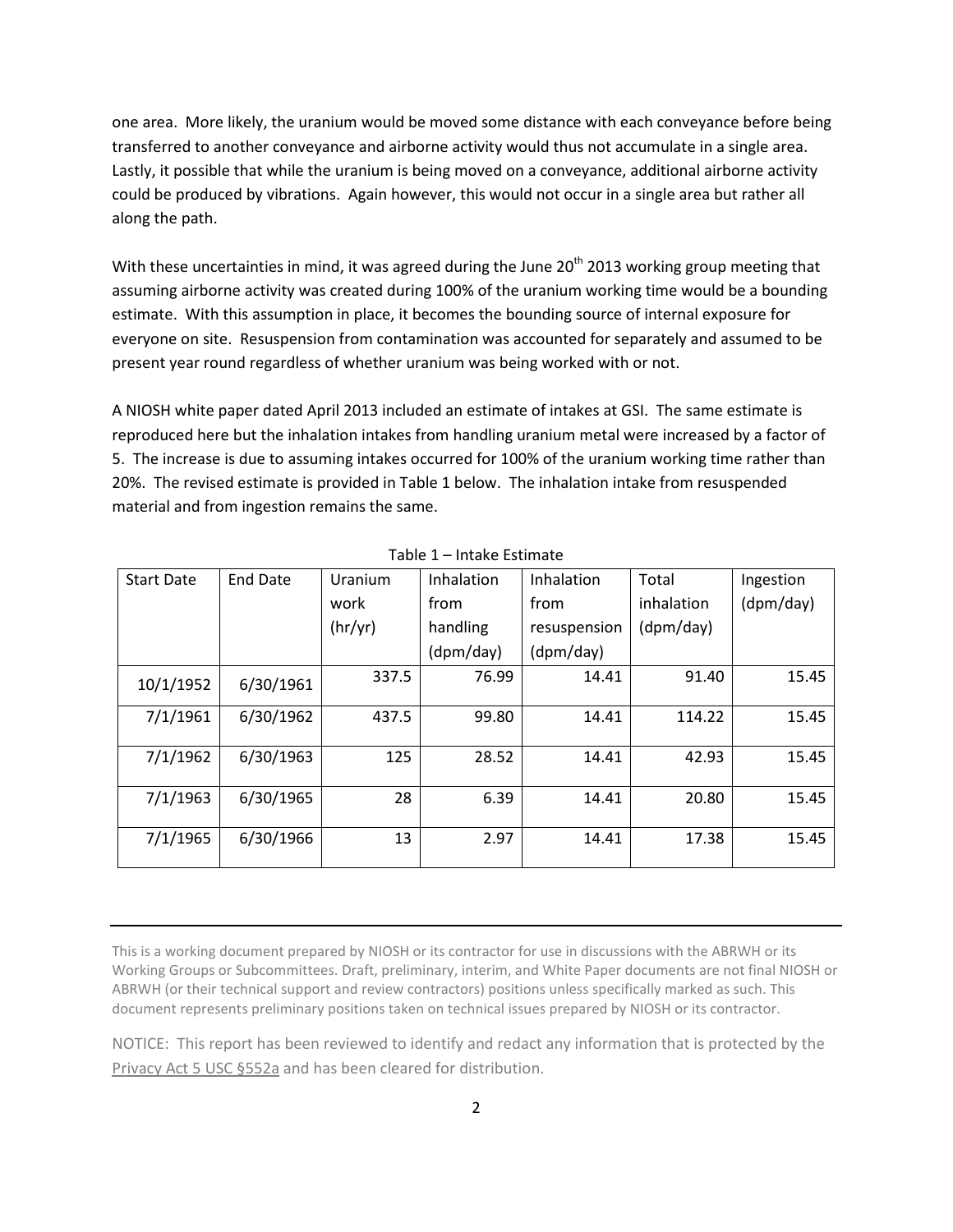| After     |  | 1.44 | 1.44 | 15.45 |
|-----------|--|------|------|-------|
| 6/30/1966 |  |      |      |       |

Note: the values after 6/30/1966 are reduced using depletion factor from ORUAT-OTIB-0070.

## **Summary of External Dose Estimates**

Below is the summary of the external dose estimates currently proposed to be used in revising Appendix BB. Most but not all have been discussed previously in work group meetings. Disagreement still exists for some and others have not been discussed.

First, a dose estimate for administrative personnel was derived in a NIOSH white paper issued in May 2013. The estimate was based on radium radiography in the areas of the plant outside the radiography room. No discussion was held about a dose estimate following the end of radium radiography in 1963. This white paper proposes to continue using that estimate to the end of the covered period. It is intended that this be favorable since dose estimates for radiographers persistently indicated higher exposures during radium radiography than during cobalt radiography and the trend should also apply to administrative personnel.

It should also be noted that with the source of gamma exposure being sealed radium sources, no neutron or non-penetrating dose is produced and those dose estimates are zero. The dose estimates are listed in Table 2 below.

|                  | Gamma                     | <b>Neutron</b> | Non-Penetrating<br>Hands and Forearms | Non-penetrating<br>whole body |
|------------------|---------------------------|----------------|---------------------------------------|-------------------------------|
| $10/1952 - 1963$ | 571.5 mr/yr $\frac{1}{2}$ |                |                                       |                               |
| 1964 – 6/1966    | 571.5 mr/yr $(b)$         |                |                                       |                               |

Table 2 – External Dose Estimate for Administrative Personnel

Notes:

a. From NIOSH White Paper "GSI – Dose Estimate from Radium Radiography to Employees not Routinely Working in Production Areas", May 2013.

b. Post radium era estimate continues radium era estimate as favorable based on radium era estimates for radiographers being bounding.

This is a working document prepared by NIOSH or its contractor for use in discussions with the ABRWH or its Working Groups or Subcommittees. Draft, preliminary, interim, and White Paper documents are not final NIOSH or ABRWH (or their technical support and review contractors) positions unless specifically marked as such. This document represents preliminary positions taken on technical issues prepared by NIOSH or its contractor.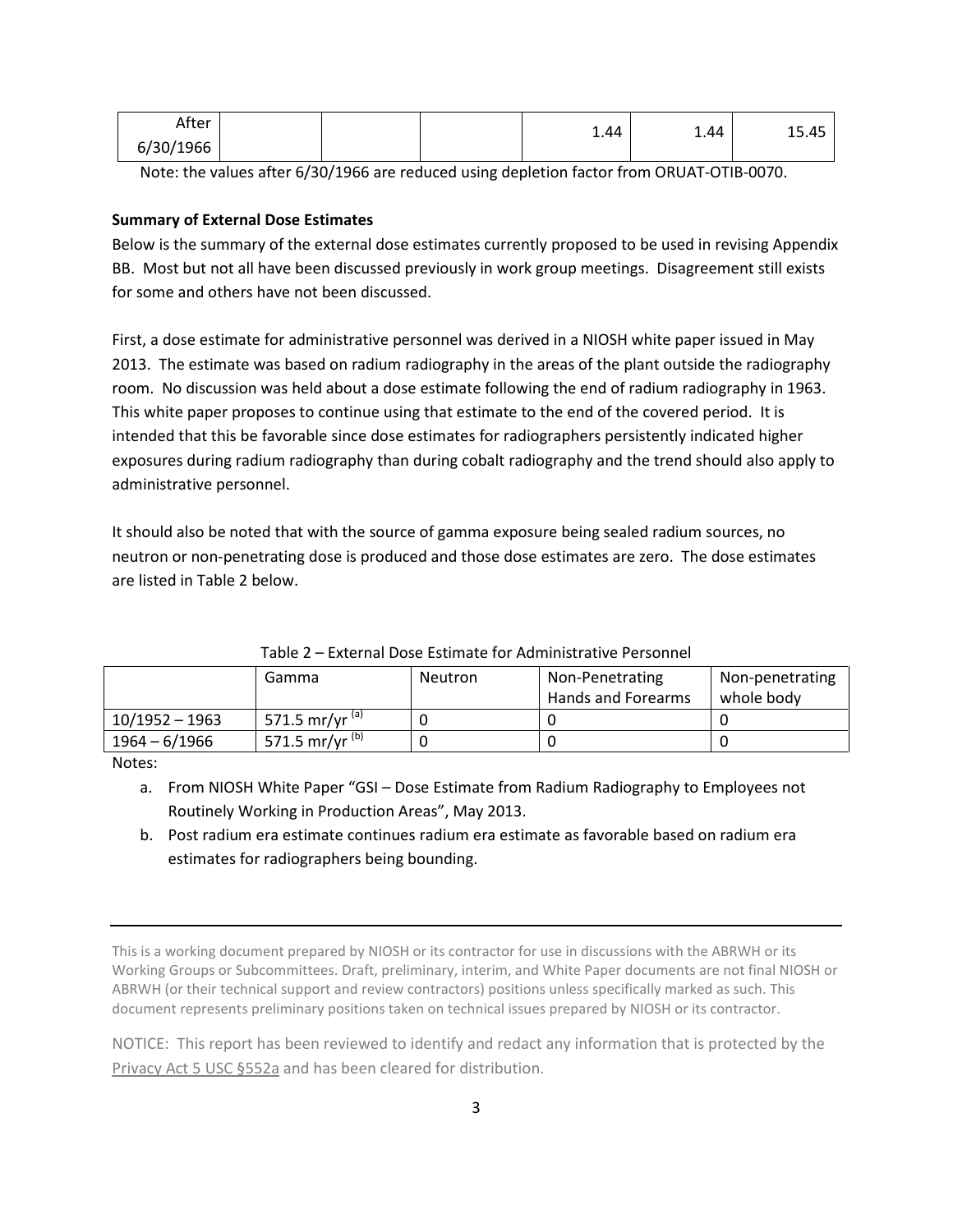Next, the doses for the remainder of the plant personnel are summarized. The dose estimates are divided into three time frames. The first being the start of the GSI operational period until a change to the dose limits found in NBS handbook 59 (October 1952 – 1958). The second period is from then to the end of the radium radiography (1959-1963). The third is from the end of the radium radiography until the end of the operational period at GSI (1964-1966).

In the third time period, the dose is based on the estimate for the layout man, which includes a gamma, neutron and beta dose component. The beta dose estimate was based on activation of steel by the betatron. It was pointed out previously that activation rates derived from MCNPX would change in later versions of MCNPX. The values were recalculated using MCNPX 2.7 and the new values entered into the same calculations performed previously to obtain a new non-penetrating dose estimates.

The gamma dose estimate for the first two time periods was agreed to during a working group meeting held on 2/21/2013. These estimates were based on radium radiography and differ only by the maximum dose prescribed by the triangular distribution. Since the radium sources would not produce any neutron or beta radiation, the neutron and non-penetrating dose estimates are zero. There is, however, a significant non-penetrating dose estimate for betatron operators. This opens the possibility that the radium radiography dose estimate could be favorable to most workers but the betatron operator estimate could be favorable to some. Therefore the betatron operator estimate is included as Table 4 for comparison.

|                             | Gamma                 | Neutron                | Non-penetrating           | Non-penetrating  |  |  |
|-----------------------------|-----------------------|------------------------|---------------------------|------------------|--|--|
|                             | (rem/yr)              | (rem/yr)               | hand and forearm          | whole body       |  |  |
|                             |                       |                        | (rad/yr)                  | (rad/yr)         |  |  |
| 10/1952-1958 <sup>(a)</sup> | Tri 15/9.69/6.279 (b) | 0                      |                           |                  |  |  |
| 1959 – 1963                 | Tri 12/9.69/6.279 (b) | 0                      |                           |                  |  |  |
| 1964 - 1966                 | 4.483 <sup>(c)</sup>  | $0.148$ <sup>(c)</sup> | $2.658$ <sup>(c)(d)</sup> | $1.462^{(c)(d)}$ |  |  |

Table 3 – External Dose Estimate for Operational Personnel (non-administrative personnel)

Notes:

a) Dose limit changed from 0.3 rem/week (15 R/yr) to 3 rem/quarter (12 rem/yr) in Addendum to NBS 59 published 4/15/1958.

This is a working document prepared by NIOSH or its contractor for use in discussions with the ABRWH or its Working Groups or Subcommittees. Draft, preliminary, interim, and White Paper documents are not final NIOSH or ABRWH (or their technical support and review contractors) positions unless specifically marked as such. This document represents preliminary positions taken on technical issues prepared by NIOSH or its contractor.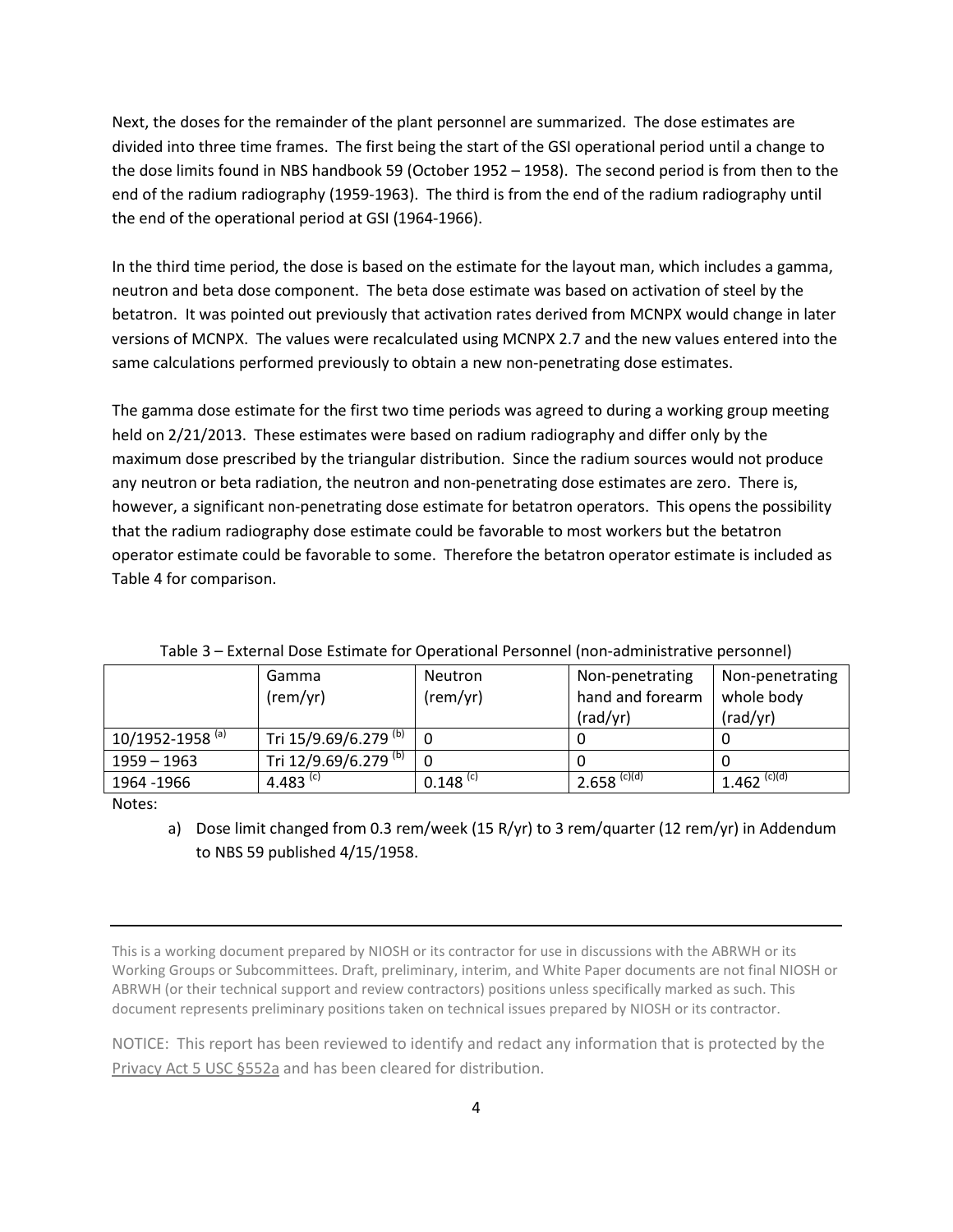- b) Triangular distribution agreed to in a Work Group meeting on 2/21/2013. The maximum of the distribution was to be the dose limit. The mode was the SC&A estimate contained in "Update on the Use of Sealed Radioactive Sources at General Steel Industries" issued October 2011. The minimum was the NIOSH estimate from "Battelle-TBD-6000 Appendix BB General Steel Industries Dose Estimates for Portable Radiography sources" issued August 2011 and adjusted to 1 radiographer instead of two.
- c) Values for 1964 6/1966 are for Layout man from NIOSH "Addendum to Dose Estimates for Betatron Operators White Paper" issued March 2012.
- d) Non-penetrating dose values adjusted based on new activation calculation using MCNPX 2.7.

| Year              | Photon <sup>(a)</sup> | Neutron <sup>(b)</sup> | Non-penetrating    | Non-penetrating  |
|-------------------|-----------------------|------------------------|--------------------|------------------|
|                   | (rem/yr)              | (rem/yr)               | Hands and forearms | whole body       |
|                   |                       |                        | $(rad/yr)^{(a)}$   | $(rad/yr)^{(a)}$ |
| 10/1952-1960      | 0.590                 | 0.050                  | 26.904             | 2.755            |
| 1961              | 0.620                 | 0.056                  | 30.496             | 2.946            |
| 1962              | 0.557                 | 0.043                  | 22.863             | 2.539            |
| 1963              | 0.435                 | 0.019                  | 8.154              | 1.755            |
| 1964              | 0.406                 | 0.013                  | 4.669              | 1.569            |
| 1965              | 0.401                 | 0.012                  | 4.130              | 1.541            |
| $1/1966 - 6/1966$ | 0.199                 | 0.006                  | 1.796              | 0.756            |

## Table 4 – External Dose Estimate for Betatron Operators

Note:

a) Photon and non-penetrating values in this table come from the NIOSH white paper "Dose Estimates for Betatron Operations" January 2012.

b) Neutron values in this table come from the NIOSH white paper "Addendum to Dose Estimates for Betatron Operations" March 2012.

This is a working document prepared by NIOSH or its contractor for use in discussions with the ABRWH or its Working Groups or Subcommittees. Draft, preliminary, interim, and White Paper documents are not final NIOSH or ABRWH (or their technical support and review contractors) positions unless specifically marked as such. This document represents preliminary positions taken on technical issues prepared by NIOSH or its contractor.